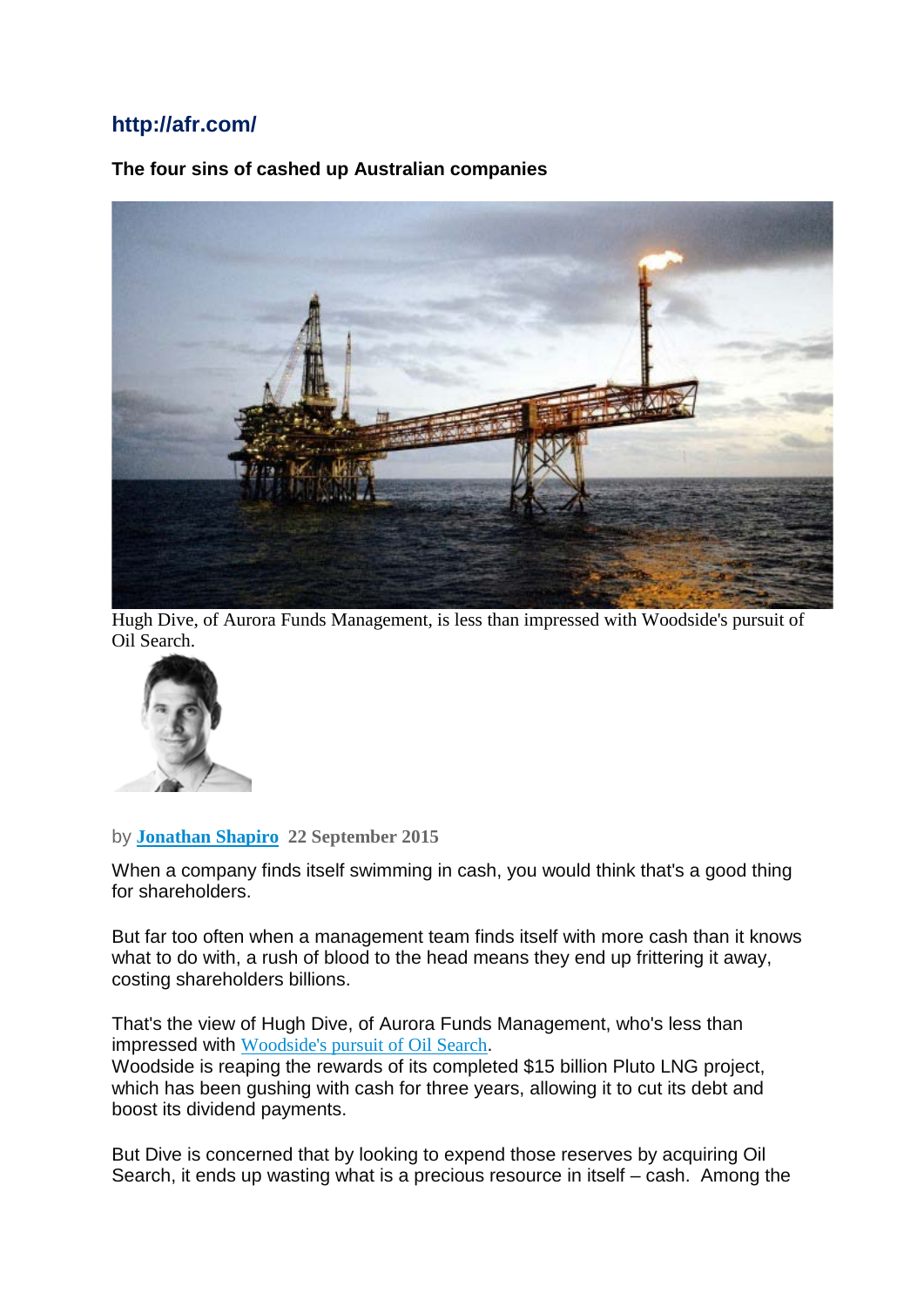issues with the \$11.6 billion deal is that it will dilute Woodside shareholders and give Oil Search shareholders access to franking credits, while the synergies of the deal are in question.

# **CASH BURN HISTORY**

Fearful of history repeating itself, he compiled a brief history of Australian corporate cash burn – and how big companies have turned big piles of cash into losses for shareholders.

Dive cites four reasons companies end up destroying value through deals, aside from deal-hungry bankers in \$2000 suits. They are overpaying, underestimating the integration cost, buying a business in a geography they don't understand or in an industry they don't understand.

Sometimes they get it right, as Incitec Pivot did when it bought Dyno Nobel, which allowed the company to diversify its earnings "away from volatile domestic fertiliser sales to being exposed to the more stable explosives market by acquiring the second-largest global manufacturer of explosives".

CSL's purchase of Aventis Behring's global plasma therapeutics business, "a company and industry transforming" deal, was another win for sensible management, as was Amcor's 2009 purchase of Alcan's packaging business from Rio Tinto.

But these are the exceptions to the rules, according to Dive. Pride of place in the "hellish hall of fame of poor acquisitions" are Rio Tinto's \$US38 billion purchase of Alcan, CSR's glass acquisitions, IAG's foray into UK motor insurance and NAB's purchase of a Florida-based mortgage processor, Homeside.

# **RIVERSDALE ACQUISITION**

Rio's presence in the hall of fame is cemented with its \$US3.9 billion Riversdale acquisition, which it sold three years later for \$50 million, recovering just 1.2 per cent of the cost.

"In all of these situations, not only was shareholders' capital quickly frittered away but subsequent management teams were forced to expend large amounts of time and money extracting the company from these situations and answering angry calls from investors," he says.

There are other options to deploy excess cash such as developing new assets. This, Dive says, tends to be less painful for shareholders. An example is Rio and BHP's expansion of their West Australian iron ore assets, which have enforced their dominance on the iron ore market and reduced their production costs.

But companies can get that wrong, too as Boart Longyear has done twice, in 2009 and 2014, by taking on debt to ramp up investment in drilling rigs just before a